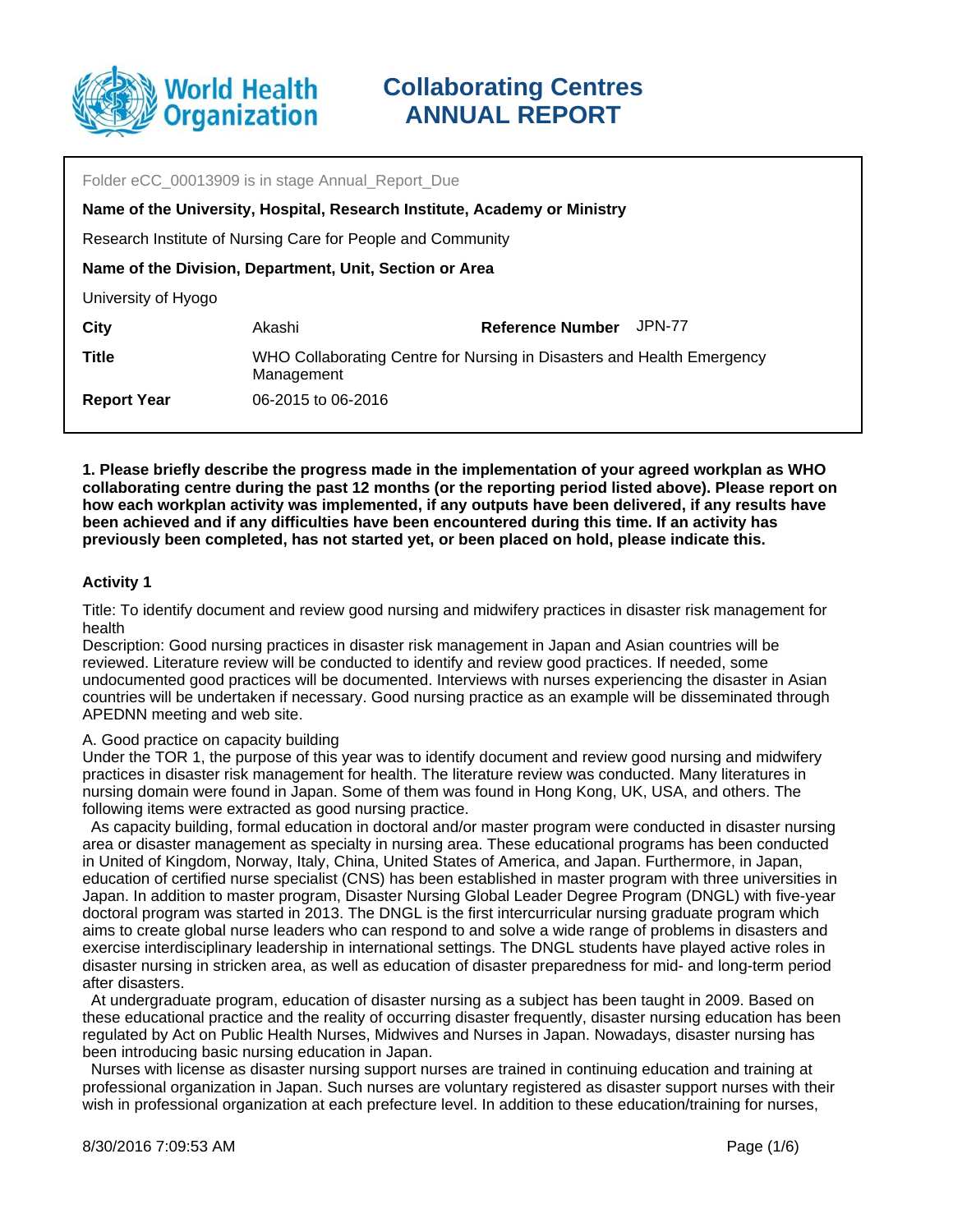

many occasions are provided education/training for disaster preparedness to community residents, including elementary, middle, and high school students, pregnant women, elderly, and others.

 The presentation about the examples of "capacity building" was done at the 9th Asia Pacific Emergency and Disaster Nursing Network Meeting which were jointly hosted by Asia Pacific Emergency and Disaster Nursing Network (APEDNN), World Health Organization Western Pacific Region (WPRO) and World Health Organization Regional Office for South-East Asia.

#### Results:

1. Curriculum of education/training for these program in undergraduate and graduate program, and continuing education/training will serve as a useful references to other countries.

2. Disaster nursing education will be facilitated by introducing Regulation or Act on nurses in each country.

3. Community residents have opportunities to learn how to prepare to disaster and may connect to be build community resilience, although research will be needed to proof.

4. Practical activities of DNGL students could strengthen their capacity building. In addition to such practices, they have also presented research findings and activity reports at academic conferences and scientific journals under the mentorship of professors. It will facilitate to develop knowledge about disaster nursing/management.

5. The information about good practice on capacity building in disaster risk management was shared at the APEDNN meeting. It contributed dissemination about education/training.

B. Good practice on care provision system

1) Development of Dispatch System for Disaster Support Nurse

As care provision system, Japanese nursing society developed dispatch system for disaster volunteer nurses in relation with professional organizations at national level and prefectural level, and universities at the time of the Great Hanshin-Awaji Earthquake in 1995. The dispatch system has now functioning for send nurses to disaster site in relation with Ministry of Health, Labour and Welfare, and professional organization in Japan. At the time of the East Japan Earthquake, about four-thousand nurses were dispatched during 3 months after the disaster by this dispatch system.

2) Expanding of nursing role: Establishment of the place for providing nursing care

As the other care provision system, "Town Health Care Room" where nurses provide health consultations was established through the experience at the Great Hanshin-Awaji Earthquake. Health consultation was provided at temporary housings mid- and long term after the disaster. Through these activities, increase of self-care ability among survivors, such as increase medication compliance, aware of own diet and exercise, connect to others, and others was found. Recently the Town Health Care Room adds checkup function, such as test of arteriosclerosis and osteoporosis.

 As concrete strategies of nursing care, health consultation and regular home visiting, connect survivors with others, joy with survivors, and others facilitate to recover daily life and maintain/improve health conditions among survivors.

Results:

1. It is necessary to develop the system for dispatch nurses at disaster site in times of peace. The system well functions to send nurses at disaster site.

2. Town Health Care Room will give the concrete form to actualize the thoughts of universal health coverage which who emphasize for maintaining health among people both ordinary time and disaster time.

3. Since concrete nursing care was identified, disaster nursing competencies will be develop based on the results for next year.

4. Evaluation research will needed to obtain proof of nursing care.

C. Evaluation framework of good nursing practice in disaster risk management

Through the literature review, the evaluation framework of good practice in disaster risk management was developed. In terms of strengthening community and fostering community resilience and considering relation with SDGs and Sendai Framework of Disaster Risk Reduction 2015-2030, the principles of Primary Health Care (PHC) was considered as the suitable theoretical bases for the evaluation framework of good practice in disaster risk management. Electronic search of the literature was conducted. The search using CINAHL for English literatures and Web Japan Medical Abstractis Society for Japanese literatures was conducted on the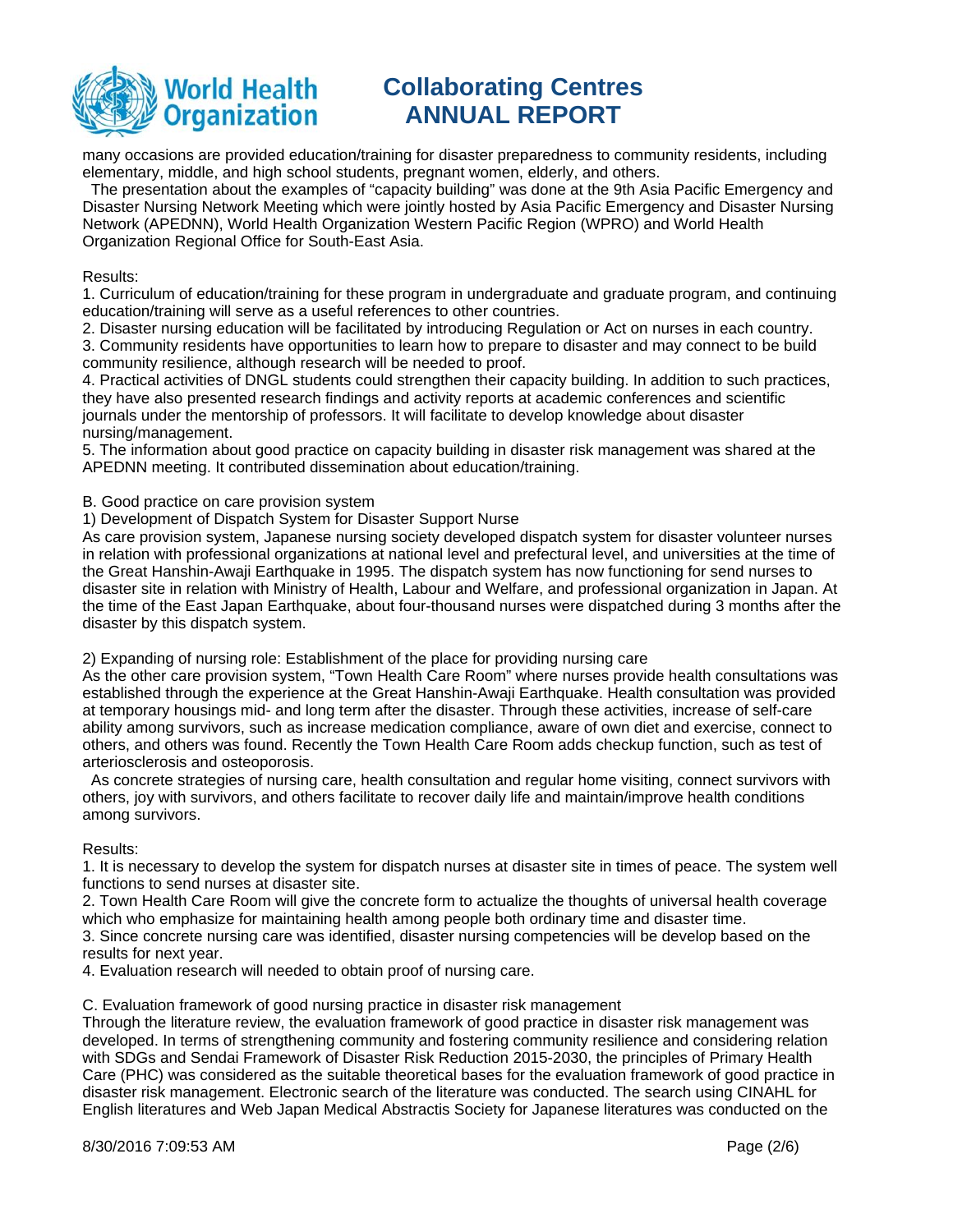

following Medical Subject Headings (MeSH): nursing practice, good practice and PHC. The eligible criteria for including studies in the present literature review were: (1) papers written in English or Japanese; (2) papers published between 1978 to 2016; (3) papers which contain 3 or more pages; (4) and papers which describe good practice in disaster nursing, nursing activities regarding to PHC, disaster nursing and PHS.

#### Results:

The electronic search identified 34 papers. Based on the findings of those papers, 2 dimensions of good nursing practice in disaster risk management was extracted; Disaster Nursing Practice and Disaster Nursing Education. Under the dimension of Disaster Nursing Practice, 5 elements were identified, such as "Determination of Priority", "Focusing on Independence of residents as individual and group/community", "Effective Utilization of Social Resources", "Provision of Nursing Care Specialized in Disaster Situation", and " Cooperation with related Organizations and Individuals". The dimension of Nursing Education was intended to empower nurses to carry out good nursing practice in disaster risk management, and 5 elements were identified such as "Disaster Nursing Practice along with each community needs", "Strengthening Capacity building of Nurses" "Responsibility and Accountability as Nursing Professionals" "Leadership" and "Emphases on Team Approach". According to the findings, the tentative framework of good nursing practice in disaster risk management was developed. Further study to validate the framework will be conducted in next year.

#### Outcomes [Lectures and presentations] :

1. Yamamoto, A. Symposium: Disaster Nursing Education---Education for disaster nursing specialist, the 17th Japan Society of Disaster Nursing, August, Sendai, Japan, 2015.

2. Matsuo K, Sumida S, Kurotaki A, Katsunuma S, Wu X, Yamamoto A. "Hyogo Day of Security" To promote preparedness actions of disaster for the residents in 1.17 AC Square, the 17th Japan Society of Disaster Nursing, August, Sendai, Japan, 2015.

3. Yamamoto, A. Present status and prospect of disaster nursing, 2015 West China International Nursing Conference & Centennial Celebration of West China Nursing education, September 29, Chengdu, China, 2015.

4. Yamamoto, A. Proposal for maintaining health & lives of people based on Sendai Framework for Risk Reduction from 2015 to 2030, Asean the 13th ASEAN Japan Social Welfare High Level Meeting, October, Kobe, Japan, 2015

5. Kurotaki A, Wu X, et al, Health support activities for foreign residents at "International Town Health Room", the 30th Japan Association for International Health Congress 2015, November, Kanazawa, Japan, 2015 6. Kurotaki A, Yamamoto A, Kamiizumi K, Nishigami A, Murakami M, Ono K., What is the Nursing Framework of Disaster Preparedness?, the 35th Academic Conference of Japan Academy of Nursing Science, December, Hiroshima, Japan, 2015

#### References:

1. Wu X, et al, Health support activities for foreign residents at "International Town Health Room", University of Hyogo/ Research Institute of Nursing Care for People and Community, Vol.1 pp.19-27, 2016

2. Yamamoto A, et al, Tohoku Nursing Project: Health support activities at temporary housing in the affected area of Great East Japan Earthquake, University of Hyogo/ Research Institute of Nursing Care for People and Community, Vol.1 pp.28-29, 2016

3. Mashino S. Simulation aids training in Japan, Crisis Response Journal, 11(3), pp.56-57, 2016

### **Activity 2**

Title: To update/revise the role and competencies of nurses and midwives in disaster risk management for health based on the review of good practices in Asia (ref – activity 1)

Description: Based on the results of good practices for nurses and midwives in disaster risk management for health, the role and competencies of nurses/midwives in disaster risk management will be revised and updates through a consultative process.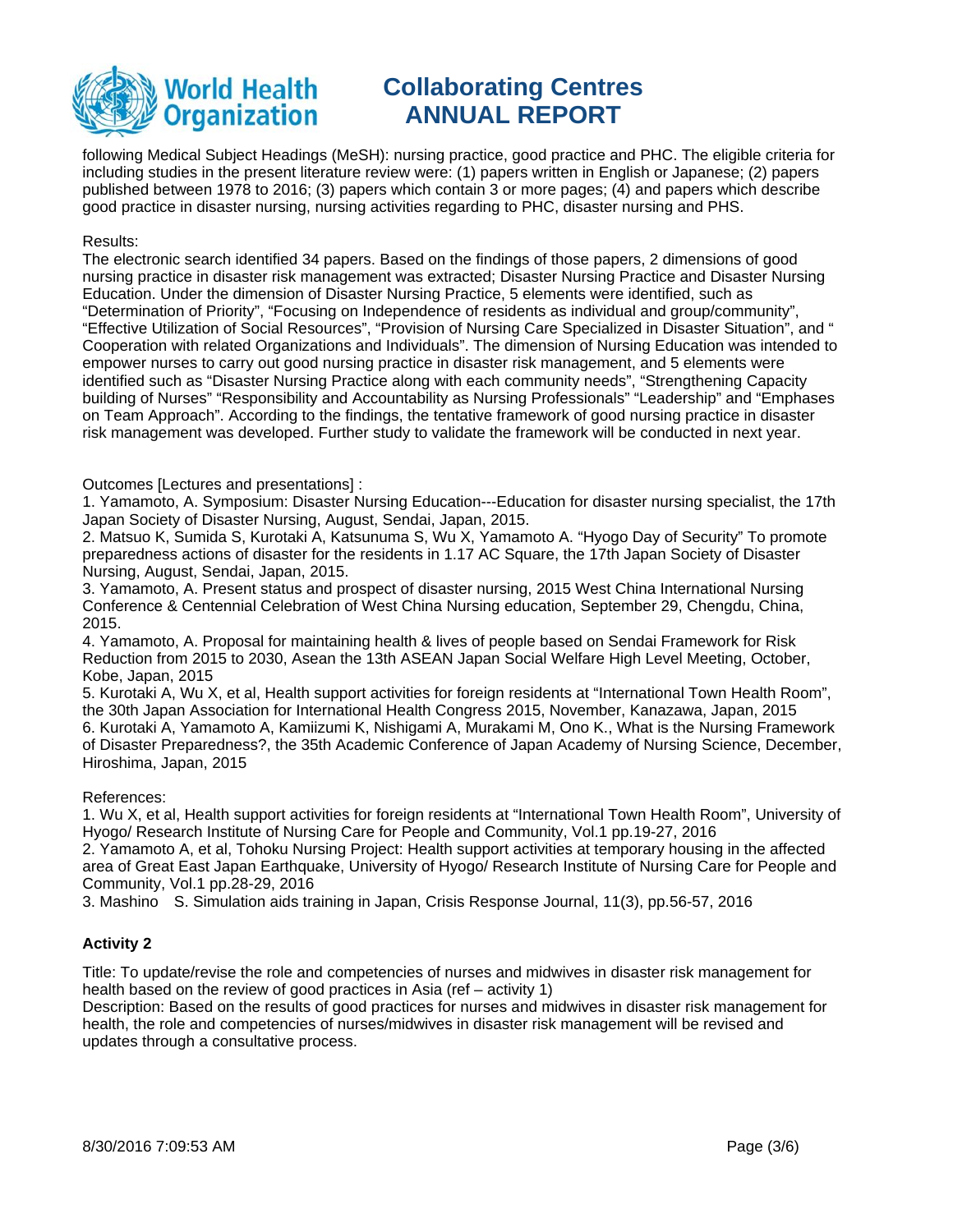

Although the Activity 2 had been originally planned as the activity stared from July 2016, we decided to start earlier and conduct a study in order to accelerate the achievement of the goal. The study aimed to review relevant research exploring the competencies of nursing professionals in disaster risk management for health in Asia. To address the aim of the review effectively, electronic search of the literature was initially conducted. The search using PubMed and COCHRANE was conducted on the following Medical Subject Headings (MeSH): disaster; nursing; and Asia. Supplementally, some citatory papers were also checked to complement the aim of the study. The eligible criteria for including studies in the present literature review were: (1) papers written in English or Japanese; (2) papers published in 2000 or later; (3) papers which contain 3 or more pages; (4) and papers which describe the competencies in disaster management for health in Asia.

### Results:

The electronic search identified 31 papers. Exclusion of studies occurred in four steps: (1) written in languages other than English or Japanese (n = 3); (2) published ahead of 2000 (n = 8); (3) 2 pages or less (n = 3). As a result of the review of remaining 17 papers whether they met the criteria (4) described above by titles and abstracts, there were few papers which referred to the competencies in disaster management for health in Asia. In addition to some citatory papers, there were several papers made relation to the education to enhance the nursing competencies in disaster including preparedness for disaster. Regarding to the education to enhance the nursing competencies in disaster, most of central components were corresponding to the ones in existing guidelines such as "ICN Framework of Disaster Nursing Competencies" (World Health Organization and International Council of Nurses, 2009). On the other hand, a few components such as fostering leadership found in this study were not emphasized in ICN Framework.

In the next step, the result of this study will be combined with the result of inquiry of good nursing practices in disaster risk management and the role and competencies of nurses and midwives in disaster risk management will be listed up.

## **Activity 3**

Title: To develop the education/training programs for nurses and midwives in disaster risk management for health at middle- and long - term after disaster.

Description: Based on revision of the role and competencies of nurses and midwives (ref - activities 1 and activities 2), the education/training programs will be developed.

Has not stared yet (as planned).

## **Activity 4**

Title: To develop the education/training programs for nurses and midwives focusing on prevention and mitigation in order to enhance community resilience.

Description: The training programs focusing on prevention and mitigation for nurses and midwives for strength of community resilience will be developed based on the UN Sendai Framework for Action and community resilience framework.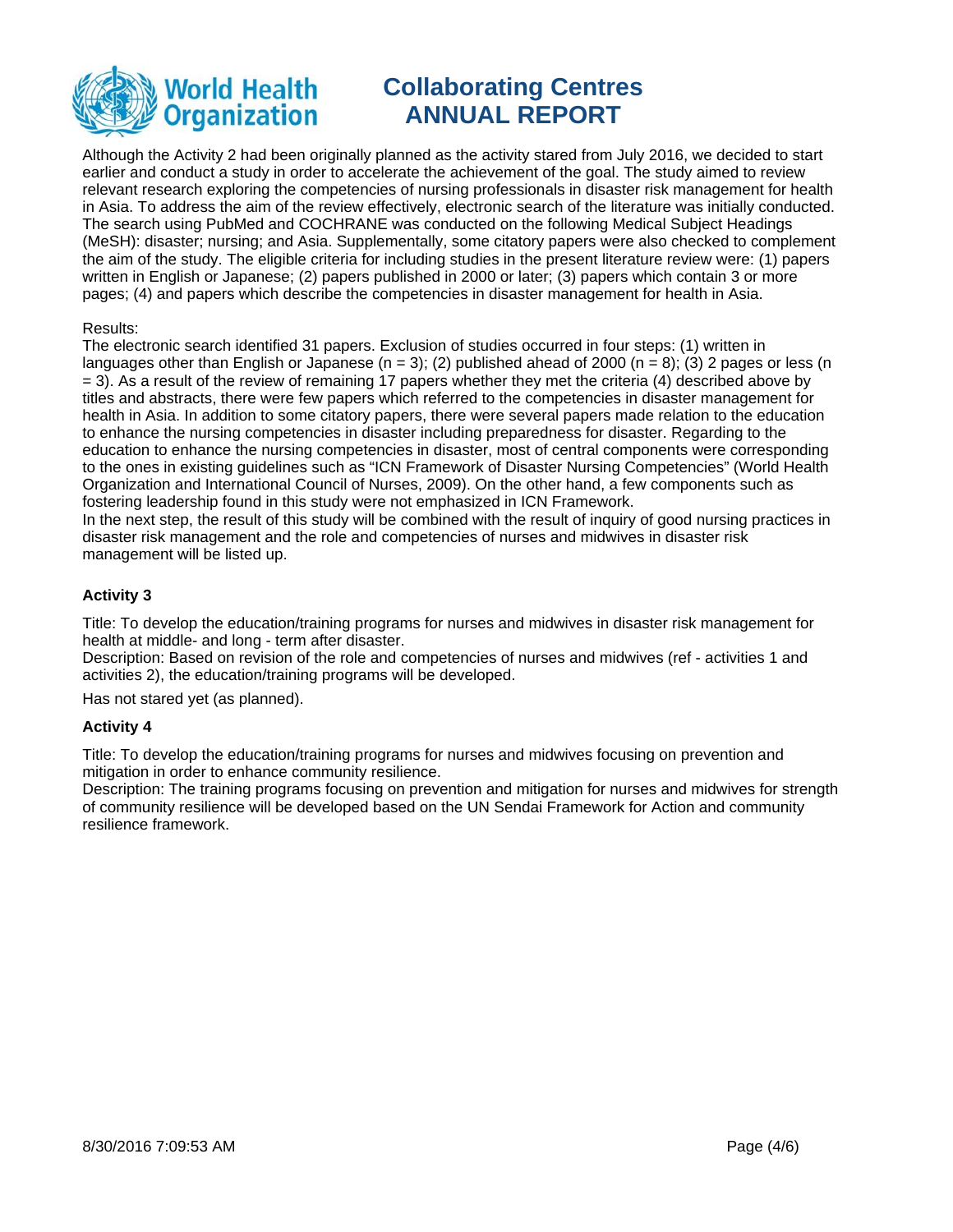

Activity 4 had been originally planned as the activity stared from July 2016. However, before undertaking the activity, the relating new activity was planned to dissemination the UN Sendai Framework among nursing professions and facilitate deep understanding the framework. Several sessions discussing how nurses and midwives contribute activating the UN Sendai framework and achieving its goals were held in the academic conferences, such as the 17th Annual Research Conference of Japan Society of Disaster Nursing on August 8th-9th of 2015, the 35th Academic Conference of Japan Academy of Nursing Science on December 5th-6th of 2015, the 19th East Asian Forum of Nursing Scholars on March 14th-15th of 2016. The member of the Centre also attended UNSIDR Science and Technology Conference on the Implementation of the Sendai Framework for Disaster Risk Reduction 2015-2030 on January 27th-29th of 2016 in Geneva, and participated the discussion and commented the importance of inclusion of nursing professionals on the process of disaster planning in any levels; local, national, regional and global. Furthermore, the Bangkok Principles for implementation of the health aspects of the Sendai Framework for Disaster Risk Reduction 2015-2030 was reported from the cooperative researcher of the Centre, who attended the International Conference on the Implementation of the Health Aspects of Sendai Framework for Disaster Risk Reduction 2015-2030 on March 10th-11th of 2016.

#### Results:

The Centre contributed to disseminate the Sendai Framework for Disaster Risk Reduction 2015-2030 to nursing professionals in Japan and has been cultivating discussions how nurses and midwives to address fostering community resilience.

**2. Please briefly describe your collaboration with WHO in regards to the activities of the WHO collaborating centre during the past 12 months (e.g. means of communication, frequency of contact, visits to or from WHO). Please feel free to mention any difficulties encountered (if any) and to provide suggestions for increased or improved communication (if applicable).**

1) The Centre sent one faculty to the 9th Asia-Pacific Emergency and Disaster Nursing Network Meeting which were jointly hosted by Asia Pacific Emergency and Disaster Nursing Network (APEDNN), WPRO and SEARO. In the meeting, the faculty shared information about disaster nursing education and training programs, experiences and practices of disaster response, lessons learned from past disaster experiences with participants from other WHO CC.

2) Two faculties of the Centre met with the Technical Officer of Disaster Risk Management, Emergency Risk Management & Humanitarian Response Department, WHO Geneva Office at the time of the UNSIDR Science and Technology Conference on the Implementation of the Sendai Framework for Disaster Risk Reduction 2015-2030 on January 27th-29th of 2016 in Geneva and discussed about the Implementation of health aspects of Sendai Framework and further actions regarding to the framework.

3) The Centre has been discussing about conducting joint research project regarding on the disaster nursing and health emergency management with the External Relations Officer and Technical Officer for Health Emergency Management, WHO Centre for Health Development (WHO Kobe Centre) since March of 2016.

### Difficulties and Suggestions:

The center has been received supportive advices from the new Responsible Officer of the Centre in WPRO since he was assigned. In supportive and good relations with technical officers at WHO-WPRO facilitated our work as WHO-CC.

If there are Nurse Scientists in the headquarter and/or Technical Officers in Nursing as previously, communication between WHO/WHO Regional Office and WHO CC and the activities of WHO CC will be improved and accelerated.

Activities as WHO-CC will be facilitated with the financial support system at worldwide.

It is crucial to be provided proper information regarding to redesignation process in advance with sufficient time.